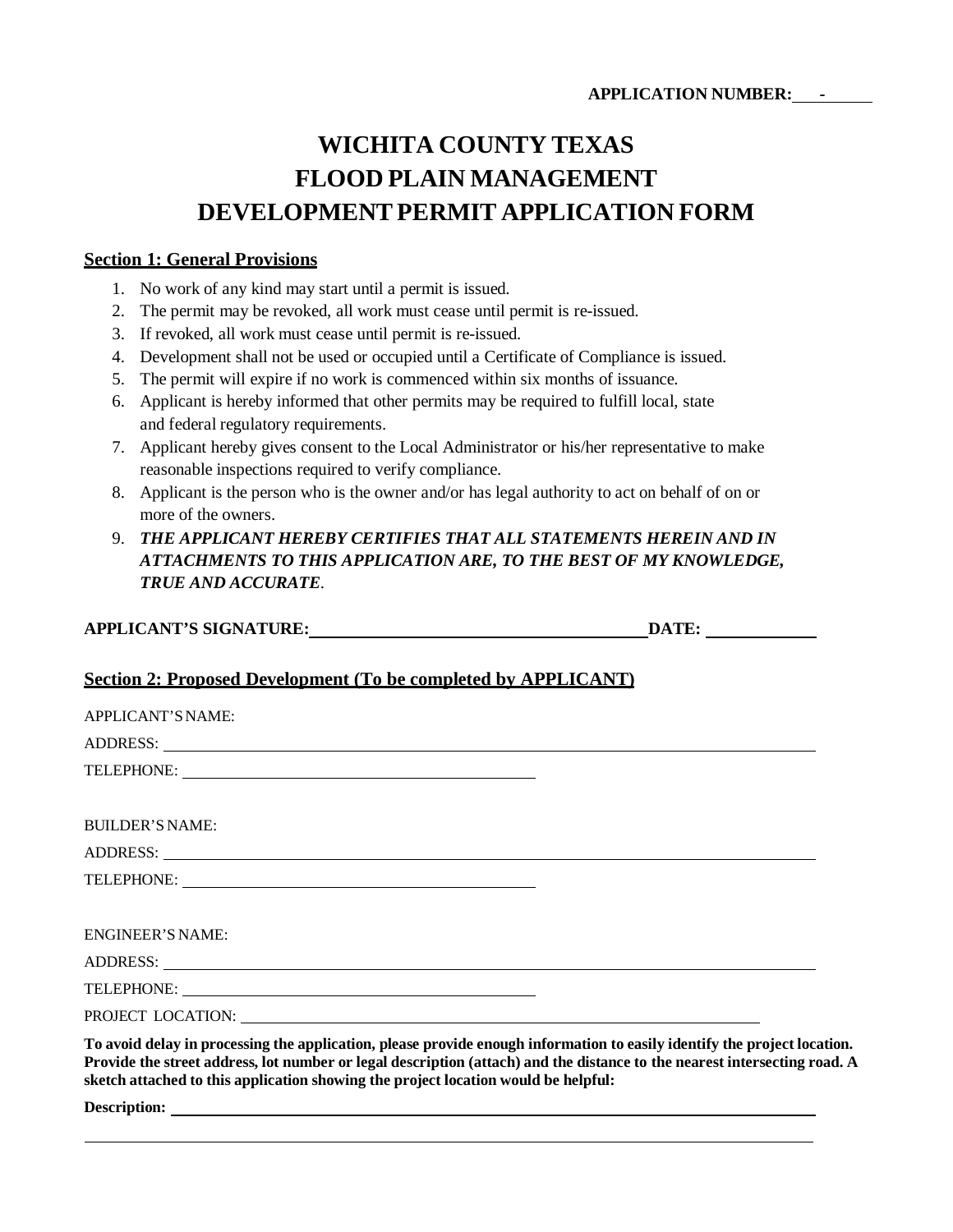#### **A. STRUCTURAL DEVELOPMENT**

| <b>Activity</b> | <b>Structure Type</b>                                                 |
|-----------------|-----------------------------------------------------------------------|
| New Structure   | Residential (1-4 Family)                                              |
| Addition        | Residential (More than 4 Family)                                      |
| Alteration      | Non-residential<br>Flood proofing? $Yes \Box No \Box$                 |
| Relocation      | Combined use (Residential & Commercial)                               |
| Demolition      | Manufactured/Mobile Home<br>In Manufactured Home Park?<br>Yes 1<br>No |
| Replacements    | Other:                                                                |

# ESTIMATED COST OF PROJECT \$

### **B. OTHER DEVELOPMENT ACTIVITIES:**

| Fill<br>Clearing                                                      | Mining | <b>Drilling</b> | Grading |  |
|-----------------------------------------------------------------------|--------|-----------------|---------|--|
|                                                                       |        |                 |         |  |
| Excavation (Except for Structural Developed Checked Above)            |        |                 |         |  |
| Watercourse Alteration (Including Dredging and Channel Modifications) |        |                 |         |  |
| Drainage Improvements (Including Culvert Work)                        |        |                 |         |  |
| Road, Street or Bridge Construction                                   |        |                 |         |  |
| Subdivision (New or Expansion)                                        |        |                 |         |  |
| Individual Water or Sewer System                                      |        |                 |         |  |
| Other: (Please Specify)                                               |        |                 |         |  |

**AFTER** completing SECTION 2, APPLICANT should submit form to the Local Administrator for review.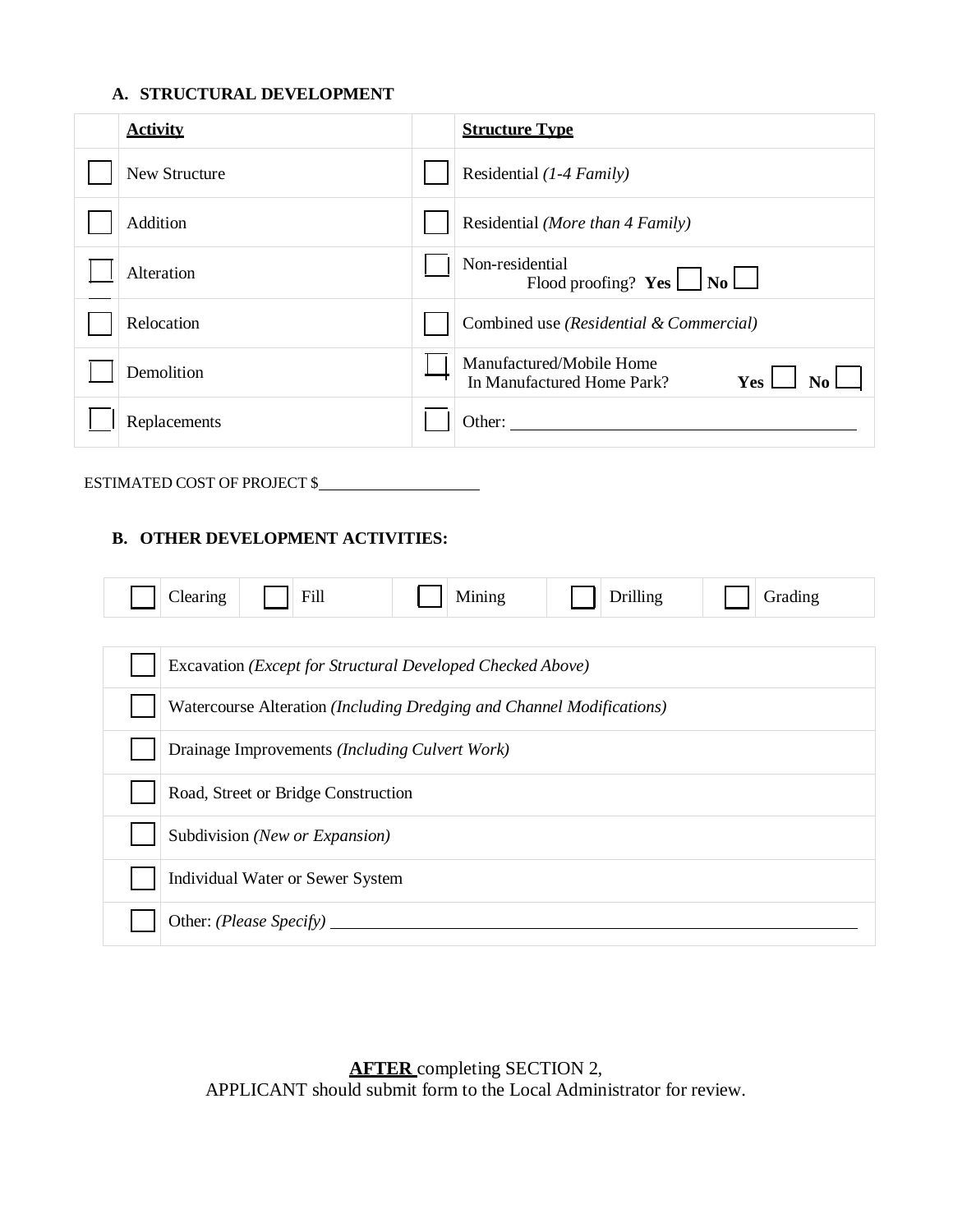## **SECTION 3: Floodplain Determination (To be completed by Local Administrator)**

The proposed development is located on FIRM Panel No. Dated: Dated:

The Proposed Development:

| Is NOT located in a Special Flood Hazard Area. (Notify the applicant that the application review is<br>complete and NO FLOODPLAIN DEVELOPMENT PERMIT IS REQUIRED.) |                |  |  |
|--------------------------------------------------------------------------------------------------------------------------------------------------------------------|----------------|--|--|
| Is NOT located in a flood hazard area and is exempted from permitting.                                                                                             |                |  |  |
| Is partially located in the Special Flood Hazard Area, but building/development is not.                                                                            |                |  |  |
| Is located in a Special Flood Hazard Area FIRM zone designation is                                                                                                 |                |  |  |
| FIRM zone designation is _____________.                                                                                                                            |                |  |  |
| "100-Year" flood elevation at the site is:                                                                                                                         | ft. NGVE (MSL) |  |  |
| Unavailable                                                                                                                                                        |                |  |  |
| Is located in the floodway.                                                                                                                                        |                |  |  |
| FBFM Panel No.                                                                                                                                                     | Dated:         |  |  |

*If different from the FIRM panel and date, See SECTION 4 for Additional Instructions.*

**SIGNER: DATE:**  $\qquad \qquad \bullet$ 

# **SECTION 4: Additional Information Required (To be completed by Local Administrator)**

*The APPLICANT must submit the documents checked below before the application can be processed:*

|       | A site plan showing the location of all existing structures, water bodies, adjacent roads, lot dimensions,<br>and proposed development.                                                                                                                                                                                                                                    |
|-------|----------------------------------------------------------------------------------------------------------------------------------------------------------------------------------------------------------------------------------------------------------------------------------------------------------------------------------------------------------------------------|
|       | Development plans, drawn to scale, and specifications; include where applicable: details for anchoring<br>structures, proposed elevation of lowest floor (including basement), types of water-resistant materials<br>used below the first floor, details of flood proofing of utilities located below the first floor, and details<br>of enclosures below the first floor. |
| Also: |                                                                                                                                                                                                                                                                                                                                                                            |
|       | Subdivision or other development plans. (If the subdivision or other development exceeds 50 lots<br>or 5 acres, whichever is the lesser, the applicant must provide "100-Year" flood elevations if they<br>are not otherwise available.)                                                                                                                                   |
|       |                                                                                                                                                                                                                                                                                                                                                                            |
|       | Plans showing the extent of watercourse relocation and/or landform alterations.                                                                                                                                                                                                                                                                                            |
|       | Change in water elevation (in feet) meets ordinance limits on elevation increases: Yes<br> No                                                                                                                                                                                                                                                                              |
|       | Top of new compacted fill elevation ft. NGVD (MSL).                                                                                                                                                                                                                                                                                                                        |
|       | structures, applicant must attach certification from registered engineer or architect.                                                                                                                                                                                                                                                                                     |
|       | Certification from a registered engineer that the proposed activity in a regulatory floodway will not<br>result in any increase in the height of the "100-Year" flood. A copy of all data and<br>hydraulic/hydrologic calculations supporting this finding must also be submitted.                                                                                         |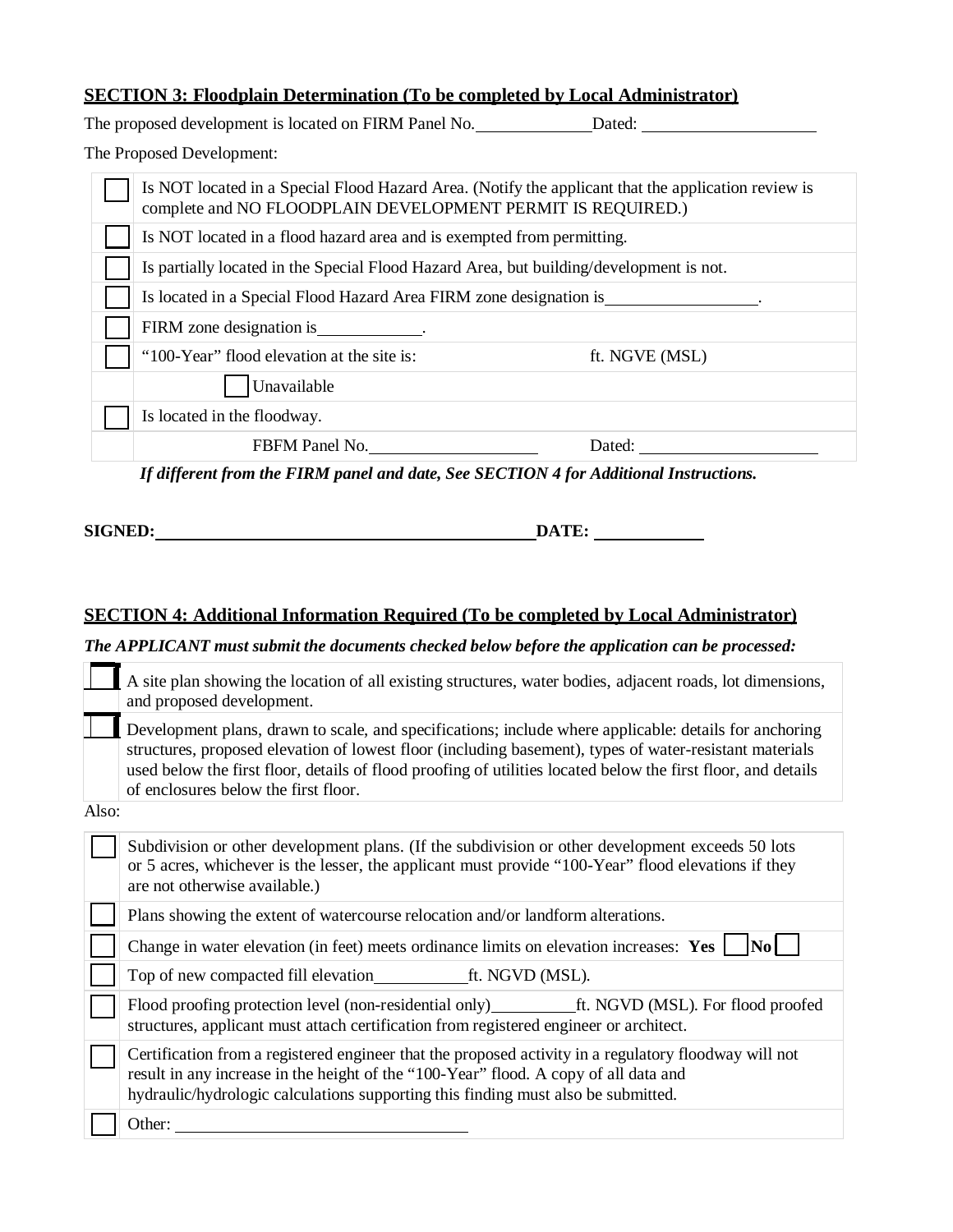# **SECTION 5: Permit Determination (To be completed by Local Administrator)**

| I have determined that the proposed activity:                                                                            | A. IS | <b>B.</b> IS NOT $\vert$ |               |
|--------------------------------------------------------------------------------------------------------------------------|-------|--------------------------|---------------|
| In conformance with provision of Court Order# $21.0802.601$ , $2 \text{ August } 2021$ . The permit is issued subject to |       |                          |               |
| the conditions attached to and made part of this permit. This permit is valid for                                        |       |                          | from the date |
| of issue.                                                                                                                |       |                          |               |
|                                                                                                                          |       |                          |               |

SIGNED DATE:

If Box **A** is checked, the Local Administrator may issue a Development Permit upon payment of designated fee.

If Box **B** is checked, the Local Administrator will provide written summary of deficiencies. APPLICANT may revise and resubmit an application to the Local Administrator or may request a hearing from Board of Appeals.

| APPEALS: Appealed to Board of Appeals? $YES$ $\Box$ NO $\Box$ |
|---------------------------------------------------------------|
|                                                               |
| Appeals Board Decision – Approved? YES $\vert$ NO $\vert$     |
| Reasons/Conditions:                                           |